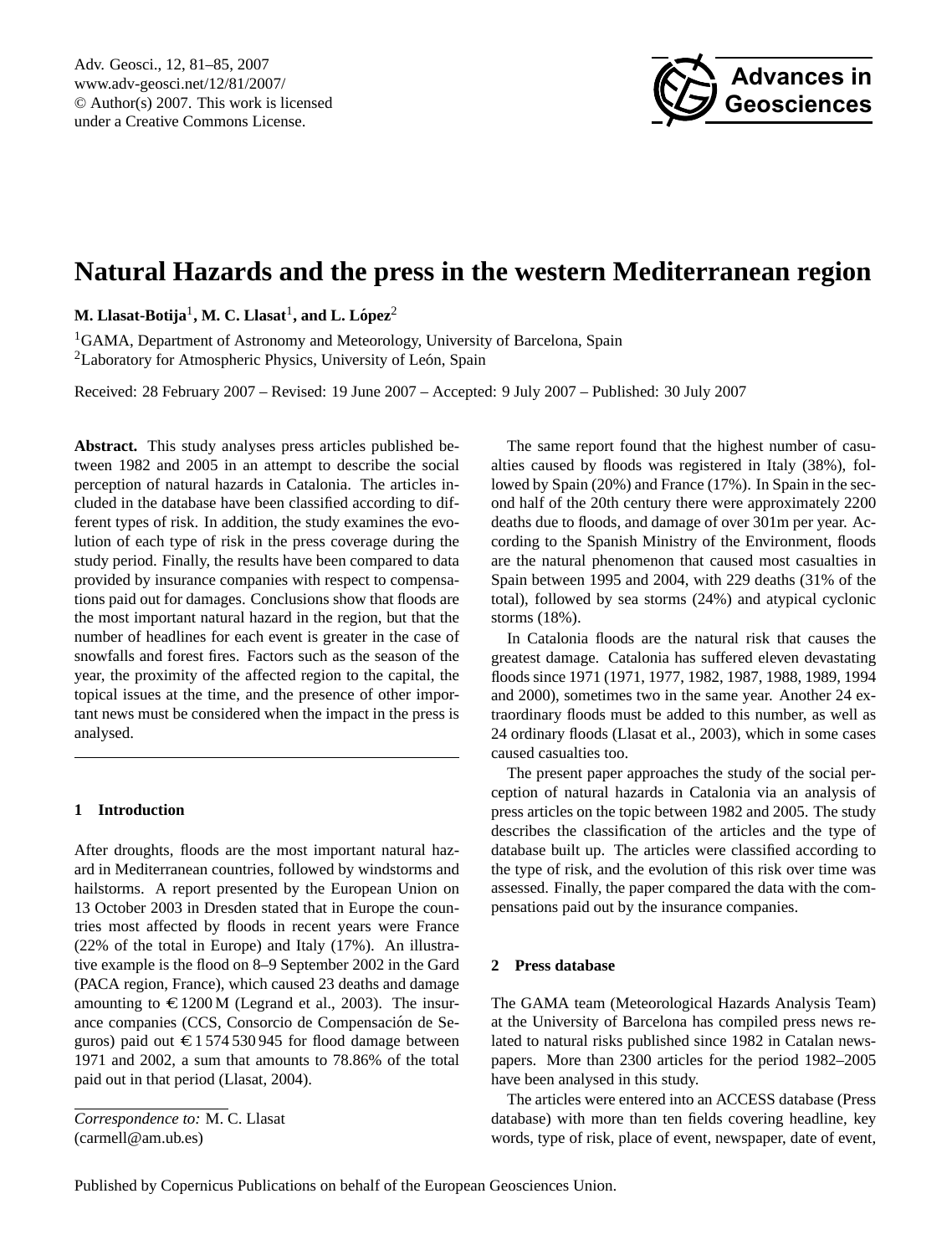|  |  | Table 1. Topic classification used in the database. |  |  |  |
|--|--|-----------------------------------------------------|--|--|--|
|--|--|-----------------------------------------------------|--|--|--|

| Topic                     | Description                                                                                    | Code |
|---------------------------|------------------------------------------------------------------------------------------------|------|
| Floods                    | Floods, landslides                                                                             |      |
| <b>Storms</b>             | Storm, sea storm, wind storm, tornado, hurricane, waves, sand storm                            |      |
| Snow and cold waves       | Snowfalls, cold wave, snow slide                                                               |      |
| Agro-meteorological risks | Frost, hail, drought, heat wave, fires                                                         |      |
| Sustainable development   | Pollution, bioclimatology, climate change, ozone layer, historical series, energy, environment |      |
| Alert chain               | Training, forecasts, statistics, alerts, television, civil engineering                         |      |
| Others                    | Earthquakes, volcanoes                                                                         |      |



**Fig. 1.** Number of articles classified by type of risk from 1982 to 2005.

publishing date, page, etc. It is necessary to emphasize that for a single event, for example a flash flood, there can be several headlines because it may have been covered by several media or for several days. Because of this, in this paper we will distinguish between "events" and "headlines". The articles were classified into seven groups or types, as shown in Table 1. This database provides data for various types of analyses, such as the quantitative evaluation of the impact of each risk, or the evolution in the treatment of each type of risk by the press during the study period.

#### **3 Assessing risks from press data**

All the newspapers used were published in Catalonia. Figure 1 shows the number of articles published between 1982 and 2005, classified by topic. We can see on the one hand all the articles together, irrespective of where the event occurred, and on the other hand, those articles that refer specifically to events that occurred in Catalonia. Floods represent 911 articles, 641 of which refer to episodes in Catalonia. This is



Events press database (82-00) D Events geodatabase Z Events geodatabase Barcelona

**Fig. 2.** Monthly distribution of flood events from the Press database for the entire Catalonia region (1982–2000) and floods identified in the INUNGAMA geodatabase for the entire Catalonia region, and for Barcelona. 1982-2000.

the type of risk that has the greatest impact in the press, followed by agro-meteorological risks (fires, basically). Next come snow and very cold spells, and lastly wind storms.

### 3.1 Spatial distribution of risks

As far as differences between floods occurring in Catalonia and elsewhere are concerned, it may be noted that articles dealing with local floods amount to 66% of the total of articles on floods. In the case of forest fires and snowfalls the percentages soar to 78% and 83%, respectively. These data show that the social perception assessed using newspaper articles attaches more importance to events that occurred locally than to the events that occurred elsewhere, where the consequences do not affect that particular society directly. This interest is especially noticeable in the case of forest fires, since the loss of a natural resource such as a forest for economic uses or simply for leisure activities has a significant local impact. The same can be said of snowfalls, which cause serious problems at a local level, particularly with respect to car accidents.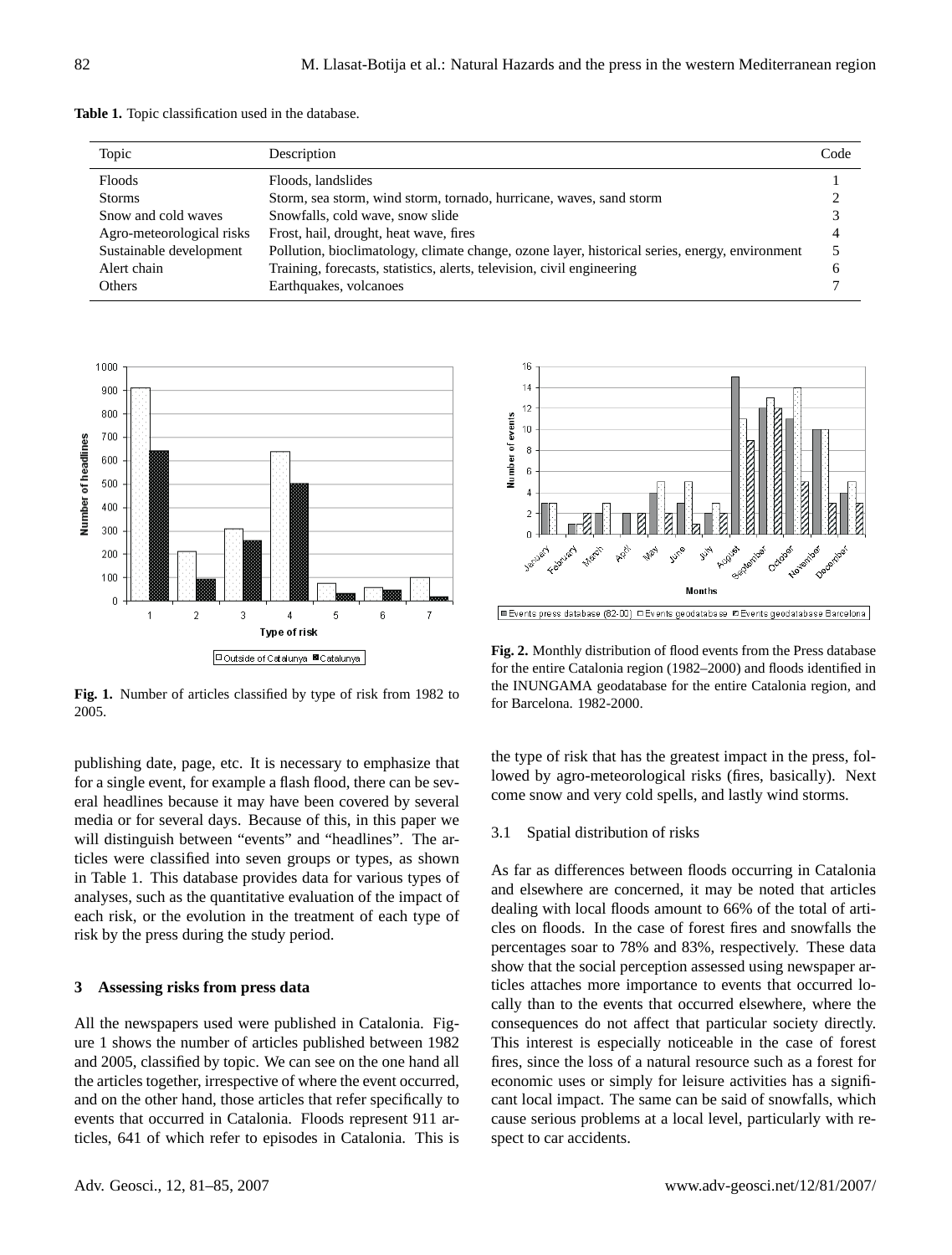

**Fig. 3.** Relationship between the number of headlines and the number of events registered.

Figure 2 shows that most of the events registered occurred in the city of Barcelona, where more than 3 000 000 of people are concentrated. This fact suggests that events occurring in or near Barcelona have a greater impact in the press because there are more people living there (50% of the Catalan population). In addition, events occurring in Barcelona are more noticeable than events arising in other zones of Catalonia.

#### 3.2 Temporal distribution of risks

The type and amount of information included in newspaper articles varies according to the time of year, the political situation, etc. Figure 2 shows the monthly distribution of flash floods according to the press, on the one hand, and according to the GAMA floods geodatabase (Barnolas and Llasat, 2007), on the other hand. The latter also took into account additional sources of information such as rain-gauge networks and radar data. A very good correlation can be observed between the two databases. One significant fact is that in the month of August the lack of interesting news leads journalists to focus more on weather phenomena, and in this month the number of articles devoted to flash floods is much higher. In contrast, in autumn the occurrence of this type of phenomenon is much higher according to the geodatabase, but these events have much less coverage in the press because other news comes back to the fore.

#### 3.3 Number of headlines/number of events

The ratio "number of headlines/number of events" was calculated in order to analyse in detail the relevance of the different topics in the local press. This enables us to assess the weight given by the press to these events better than by using only the number of events. Figure 3 presents this impact index. Figure 1 showed that floods are the topic that generated most articles in the past few years, and the impact is 5.7, i.e., for each event there is an average of 5.7 articles in the press. Surprisingly, in the case of forest fires and snowfalls, the impact



**Fig. 4.** Evolution of the number of floods from 1982 until today (from the press database), and the damages due to this phenomenon in Catalonia paid for by the insurance companies.

index is 5.7 and 6.4, respectively. This increase is probably due to the lower frequency of snowfalls and forest fires, and, on some occasions, to their great societal or ecologic impact when they do occur.

We must be cautious, however, when drawing conclusions from these data. Forest fires occur mainly in summer, a season when political news is much less important. In addition, fires are a type of risk that may last a long time and can be followed by the press over several days, and this contributes to explain an increase in the number of articles per event.

#### 3.4 Evolution of risks: floods and droughts

Some authors use exclusively economic data to assess the social perception of natural risks (Olcina Cantos and Ayala-Carcedo, 2002). Figure 4 shows the evolution of the number of events published on floods in Catalonia and the evolution of the compensations paid by the CCS over the same period of time. The correlation found between press data and economic data was not significant in this case. This is an interesting result because the results vary depending on the source of information. There are an increasing number of studies assessing risk perception through new social indicators, such as surveys (Brilly and Polic, 2005) or the number of calls received by emergency services (Petrova, 2004, 2005).

Finally, Fig. 5 shows the number of articles on droughts in Catalonia since 1982. In 2005, there were 184 articles. Lozano (2003) argues that our modern society disseminates information about catastrophes by saturating all information channels available, thus turning exceptional events into common events. In 2005 this was the case of the articles on droughts. When there is this level of saturation, the information on natural phenomena does not really help to understand them.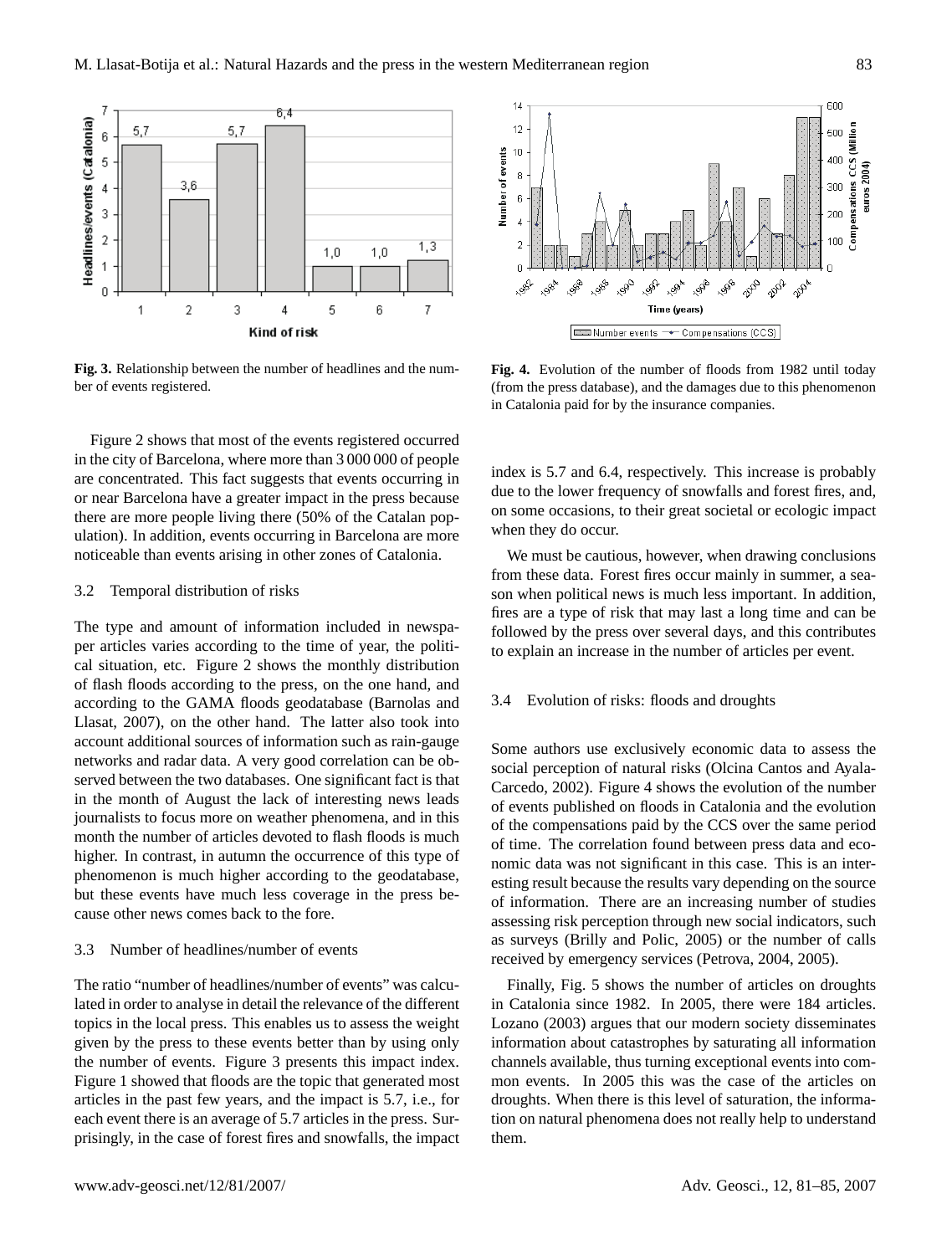

**Fig. 5.** Evolution of the number of articles on droughts.

#### **4 Conclusions**

Mediterranean countries are usually affected by natural hazards occurring every year, leading to the loss of human lives as well as considerable economic harm. According to previous studies, floods are the natural phenomenon that caused the greatest damage and casualties in this region, although in some specific countries other natural risks can hold first position in the ranking (i.e. forest fires or hail). However, experience shows that the social perception of the importance of natural hazards can be different from that shown by the objective data. This paper has explored the social perception of natural hazards in the northeast of Spain, via an analysis of press articles on the topic between 1982 and 2005.

The conclusions of this research point to the floods as the most significant natural risk in Catalonia and the oneattracting the greatest news coverage. However, forest fires, droughts and snowfalls are risks with a broader coverage per event or stronger impact. This fact is mainly due to the higher frequency of flood events that decreases the impact in the press of each episode, as well as the season of the year during which they arise. Floods are mainly recorded in autumn, when political and social activity is an important source of news. On the contrary, forest fires occur mainly during the holiday season, when the amount of news is smaller than in the rest of the year. As a consequence, forest fires are perceived by some people as the most dangerous and frequent natural hazard in the region. Snowfalls are not very frequent in the region; consequently, preventive measures and warning systems were not so highly developed as in the case of floods and forest fires (after the last great snowfalls a new warning system called "NEUCAT" was developed). Then, when an event has occurred, it has blocked all the activity in some parts of the region, making an important social impact.

The study revealed the important influence of location in the coverage of an event by the press. Events that affected the capital of Catalonia, one of the most densely populated areas, have the largest impact, although they may be considered a minor hazard. A similar influence can be observed in the monthly distribution of events. During the month of August the lack of interesting news leads journalists to focus more on weather phenomena. Besides the strong impact of forest-fire news, in this month the number of articles devoted to flash floods is higher than in autumn, when the maximum number of floods is recorded. In contrast, in autumn the occurrence of this type of phenomenon is much higher according to the geodatabase, but these events have a much smaller impact in the press because other news is returning to the forefront. For this reason, the monthly evolution of floods observed on the basis of the objective flood database is at variance with the evolution obtained from the press.

Finally, the correlation found between press data and economic data was not significant in this case. These factors lead to a non-linear relationship between economic losses and

the social impact across the press, as well as between the magnitude of the event and this social impact.

*Acknowledgements.* The present study was supported by the European Project FLASH (FP6-2005-Global-4 (no. 036852). It was conducted within the framework of the WMO Project MEDEX. Our acknowledgement to M. Angel Prat and M. Barnolas for their kind collaboration.

Edited by: P. Alpert, H. Saaroni, and E. Heifetz Reviewed by: two anonymous referees

#### **References**

- Barnolas, M. and Llasat, M. C.: A flood geodatabase and its climatological applications: the case of Catalonia for the last century, Nat. Hazards Earth Syst. Sci., 7, 271–281, 2007,
- [http://www.nat-hazards-earth-syst-sci.net/7/271/2007/.](http://www.nat-hazards-earth-syst-sci.net/7/271/2007/) Brilly, M. and Polic, M.: Public perception of flood risks, flood
- forecasting and mitigation, Nat. Hazards Earth Syst. Sci., 5, 345– 355, 2005,

[http://www.nat-hazards-earth-syst-sci.net/5/345/2005/.](http://www.nat-hazards-earth-syst-sci.net/5/345/2005/)

- Legrand, P., Brugnot, G., and Baumont, G.: Rétour d'experience des inondations de septembre de 2002 dans les départaments du Gard, de l'Hérault, du Vaucluse, des Bouches de Rhône, de l'Ardèche et de la Drôme, Contribution du Groupe d'Appui et d'expertisse scientifique, CD-ROM, 2003.
- Llasat, M. C., Rigo, T., and Barriendos, M.: The 'Montserrat-2000' flash-flood event: a comparison with the floods in the Northeastern Iberian Peninsula since the 14th centur, Int. J. Climatol., 23, 453–469, 2003.
- Llasat, M.C.: La vulnérabilité en Catalogne, Colloque SHF, Crues Méditerranéennes, Nimes, juin 2004 (Publications S.H.F.), 29– 34, 2004.
- Lozano Ascencio, C.: Libertad de expresión y Sociedad del Riesgo, Congreso Pasado, Presente y Futuro de la Libertad de Expresión, Universidad San Pablo-CEU, Madrid, 26–28 Noviembre 2003.
- Olcina Cantos J. and Ayala-Carcedo, J.: Riesgos naturales, Barcelona, Ariel, Ciencia, 2002.
- Petrova, E.: Social and economic factors of the natural risk increasing: estimation of the Russian regions, Nat. Hazards Earth Syst. Sci., 4, 243–248, 2004,

[http://www.nat-hazards-earth-syst-sci.net/4/243/2004/.](http://www.nat-hazards-earth-syst-sci.net/4/243/2004/)